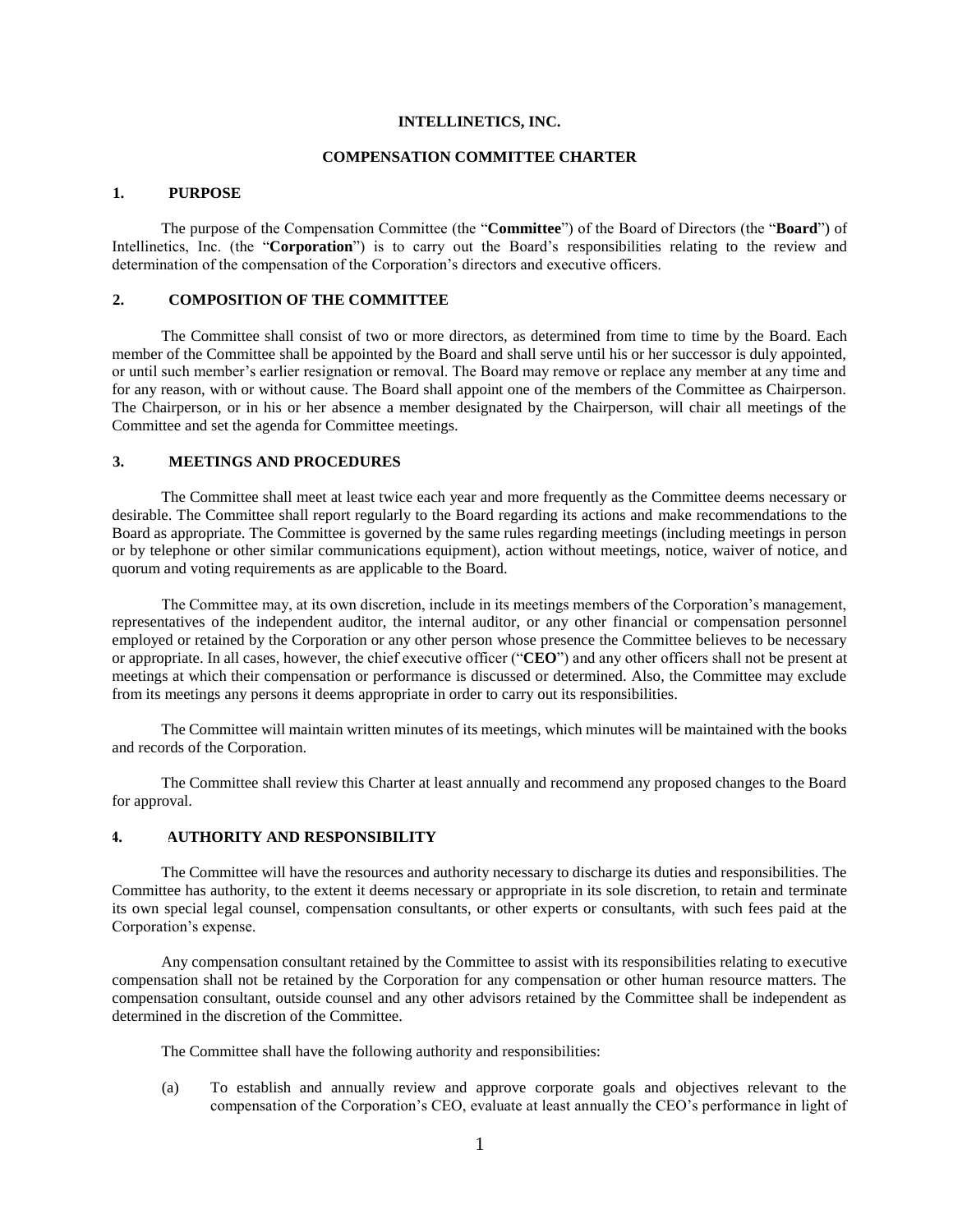these goals and objectives, and determine and approve the CEO's compensation based on this evaluation. In evaluating and determining CEO compensation, the Committee shall consider the results of the most recent shareholder advisory vote on executive compensation required by Section 14A of the Securities Exchange Act of 1934, as amended (the "**Exchange Act**").

- (b) To approve the compensation of all other executive officers. In evaluating and determining executive compensation, the Committee shall consider the results of the most recent shareholder advisory vote on executive compensation required by Section 14A of the Exchange Act.
- (c) To review and approve and, when appropriate, recommend to the Board for approval, the employment agreements and severance arrangements or plans, including any benefits to be provided in connection with a change in control, for the CEO and other executive officers, which includes the ability to adopt, amend and terminate such agreements, arrangements or plans. In reviewing and approving such agreements, the Committee shall consider the results of the most recent shareholder advisory vote on executive compensation required by Section 14A of the Exchange Act.
- (d) To review and approve and, when appropriate, recommend to the Board for approval, incentive compensation plans and equity-based plans, and where appropriate or required, recommend for approval by the shareholders of the Corporation, which includes the ability to adopt, amend and terminate such plans. In reviewing and approving such plans, the Committee shall consider the results of the most recent shareholder advisory vote on executive compensation required by Section 14A of the Exchange Act. The Committee shall also have the authority to administer the Corporation's incentive compensation plans and equity-based plans, including:
	- (i) Setting performance targets relating to performance-based equity awards as appropriate, and committing to writing any and all such performance targets for all executive officers who may be "covered employees" under Section 162(m) of the Internal Revenue Code (the "**Code**") in order for such target to be "pre-established" within the meaning of Section  $162(m)$ ;
	- F"(ii) Certifying that any and all performance targets used for any performance-based equity compensation plans or awards have been met before vesting, before payment of any award amounts, or before exercise of any executive award granted under any such awards or plans;
	- (iii) Reviewing, recommending and approving any awards under any equity compensation plan to executive officers and other eligible employees; and
	- (iv) Approving which executive officers are entitled to awards under the Corporation's equity compensation plans.
- (e) To administer any annual bonus or long-term incentive cash-based compensation plans, including:
	- (i) Setting performance goals as appropriate and committing to writing any and all performance targets for all executive officers who may be "covered employees" under Section 162(m) of the Code within the first 90 days of the performance period to which such target relates or, if shorter, within the period provided by Section 162(m) of the Code in order for such target to be "pre-established" within the meaning of Section 162(m);
	- (ii) Certifying that any and all performance targets used for any performance-based compensation plans have been met before payment of any executive bonus or compensation under any such plans;
	- (iii) Reviewing, recommending and approving the amount of any non-performance-based incentive compensation payable to the executive officers; and
	- (iv) Approving all amendments to, and terminations of, all cash compensation plans and any awards under such plans.